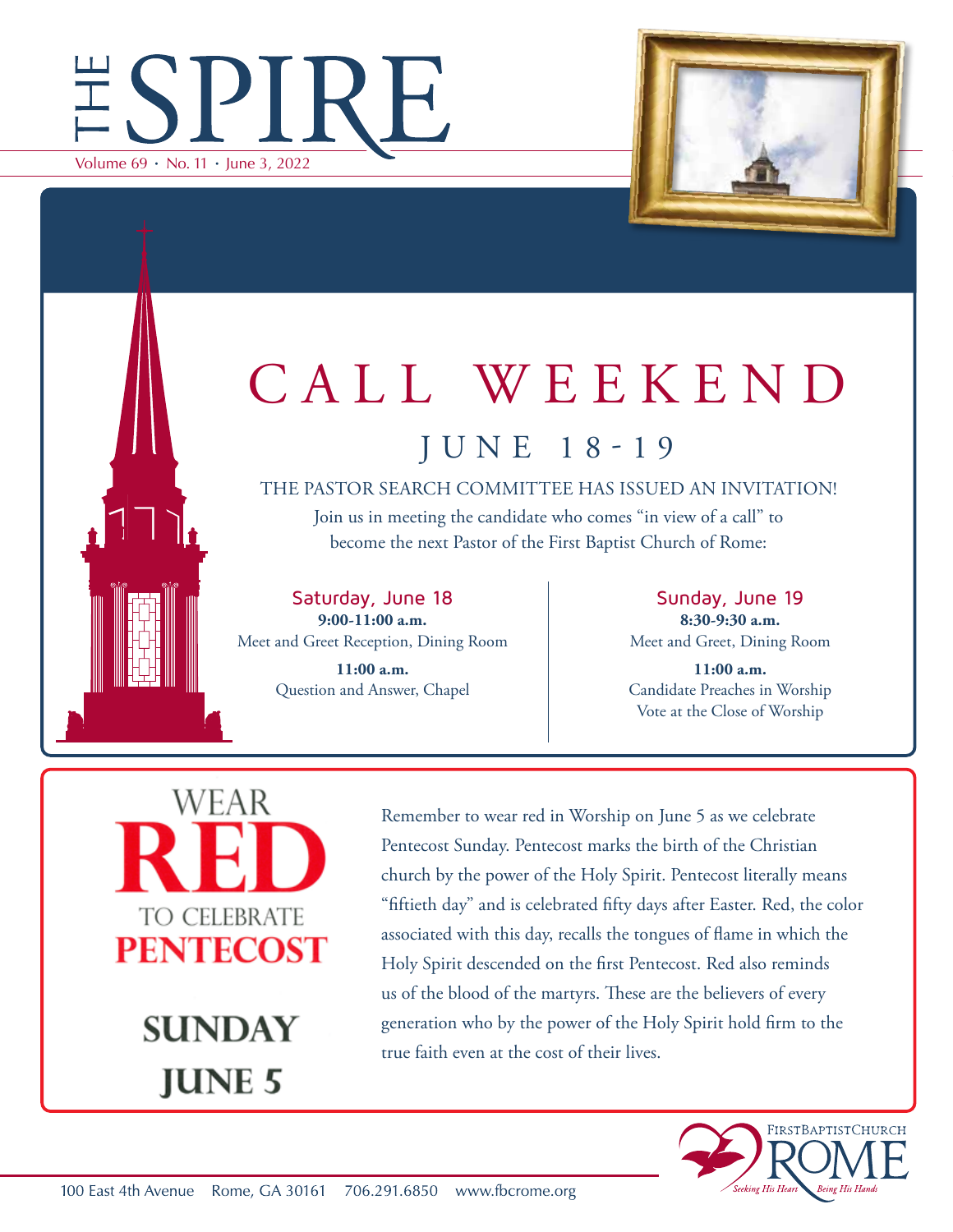## WEEKDAY PRESCHOOL

#### **PRESCHOOL OPENINGS**

It's hard to believe, but the 2022-2023 school year will be here before we know it! Our preschool has some of the best teachers and staff around. If you know of someone who could benefit from our program, please have them contact us at 706.295.1150 or mwood@fbcrome.org.



## **CHILDREN'S CORNER**

Join us for a Wonderful Wednesday night at the Splash Pad on Town Green on June 8th from 4:30-6:00 p.m.!

Don't miss out on the opportunity to be a helping hand for Vacation Bible School, choose one or two work nights to come help us out; Tuesday June 14th or Thursday June 16th, both 5:00-8:00 p.m. with dinner provided.



#### VBS

It's not too late to register for our Adventure Island Vacation Bible school, June 20-23rd from 9:00-11:30 a.m. Available for children ages 3 years & potty-trained through rising 5th graders. Register on the church website.

## YOUTH NEWS

#### FLOURISH

It's that time to reserve your summer themed, 'FLOURISH,' t-shirt!! **If you would like a t-shirt, please let Nick Georgian know by Sunday, June 5.** There will be a \$10 deposit. You can turn in your deposit to Karen Garrett in the church office or pay digitally through our online giving on the FBC Rome webpage.



CULTIVATE NUPTURE & ABIDE SUMMER 2022

#### UPCOMING YOUTH EVENTS:

June 12 Summer Kick-Off at the Bagbys | 6:00-8:00 pm | Free

June 15 Diving into the WORD at the Keiths | 6:00-8:00 pm | Free

June 26-July 1 Passport Youth Camp-Greensboro, NC Leave church @ 10am | Return home @ 6pm

## ANNOUNCEMENTS

#### WHERE IS GOD CALLING YOU TO SERVE?

The ministries of our church function best under the leadership of active committees. It's best when members serve where their gifts and talents can best be invested. Please consider your interests and how you would be willing to serve. The Committee on Committees, under the leadership of Kay Bratton, has begun its work. Consider now how you wish to serve and let Kay or one of the ministers know.

## WOMEN OF THE CHURCH

BOOK CLUB Do you enjoy reading and discussing good books? The Women of the Church Book Group meets each month on the third Monday at 1:00 p.m. in the Church Dining Room. Most months some of us meet at a chosen restaurant for lunch at 11:30 a.m. We're a loosely organized group that enjoys a variety of books. You can read or not read, lead a discussion or not, suggest a book or sit back and enjoy another's suggestion. Come check us out!

#### POSTPONED - MEET MYRA H

JUNE 25TH, RIDGE FERRY PARK Work on the Myra H has been delayed, so our event has been postponed until further notice.

## MUSIC MINISTRY

#### ADDITIONAL ORGAN RENOVATION EXPLAINED

You have seen the work done last year with the exposed pipes in the Sanctuary. With help from the Organ Historical Society, here is a brief explanation of the latest work the organ builder has been working on the last month…in areas you cannot see. On our organ, wind from the blower is directed first into a reservoir, or bellow, an enclosed space that not only acts as a storage space for wind from the blower, as its name implies, but also acts to control the pressure of the wind as it leaves. **Our organ has five reservoirs.** The reservoir is an airtight wooden box with two conduits attached to it. One leads into the reservoir, bringing wind from the blower, the other allows wind to exit and be directed to the chest. The top of the reservoir is fitted with an accordion fold lid with large leather folds that can move up and down to meet demands of air pressure within the reservoir. As air enters the reservoir, the increasing pressure presses the flexible lid upward, filling the space inside the reservoir with pressurized air. When pipes are played, and wind leaves the reservoir on its way to the chest, a weight or springs attached to the lid pull it down, maintaining the wind pressure. More air then enters the blower to raise the lid, and the cycle continues. Over time the leather on the reservoirs begins to crack and cause large air leaks, which cause drastic drops in the organ's pitch and volume. The "re-leathering" process is what we just did with our organ. It has been several decades since this was done. This re-leathering will last another 50 years or so. Additionally, because of the generosity of church members this job was done without having to use money from the church budget. The pipe organ is a fascinating and complex instrument and we are blessed to have one of the best organs in Georgia.

#### FIRST BAPTIST CHURCH OF ROME



100 East 4th Avenue Rome, GA 30161 706.291.6850 www.fbcrome.org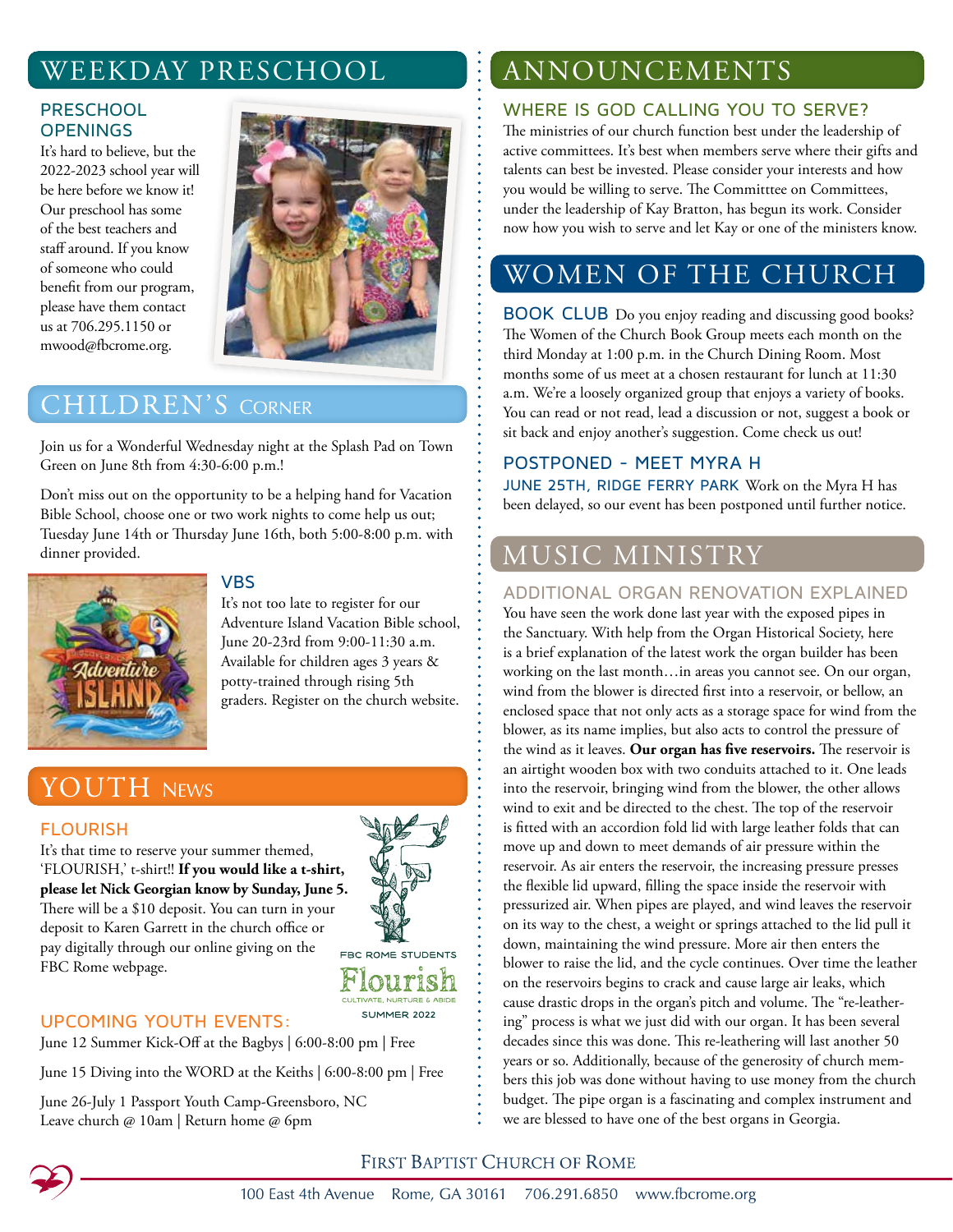## MISSIONS



**We are in need of volunteers to serve each Thursday for Bridges-Getting Ahead. The following are the variety of ways you can serve:** 

**Food delivered for 20 participants (2 volunteers)**– Provide and deliver food, drink and all the utensils to the 20 investigators who meet each Thursday night.

**Transportation Help (2 volunteers)**– Provide transportation for investigators to and from meetings. Automobiles should be able to seat (4) passengers.

**Childcare Help (2 volunteers)**– Use the FBC nursery to care for children of investigators.

Use the image on the church website or scan the QR code to sign up. We continue to be grateful for the volunteers and the financial support of this very important mission! Thank you for your generosity and service to the Kingdom of God.



#### OPERATION SAN ANDREAS

South Main Baptist (Houston, TX) will be taking a mission group to Peru this October to work with Operation San Andreas. They need medical professionals, those who can work light construction, or work with kids. See https://www.operacionsanandres.org or contact Joanne Owens for more information.

## SENIOR ADULTS

#### SENIOR ADULT TRIP DEPARTS

Be in prayer for the 38 participants on the senior adult trip to Colorado and Utah June 3-11. This is our first big trip since COVID. More trips are being planned. Watch for details!

### SUNDAY FLOWERS

The flowers in the Narthex for Sunday, June 5, are given to the glory of God and in loving memory of John Byron Reeves by Sue Reeves and Family.

The flowers in the Sanctuary for Sunday, June 5, are given to the glory of God and in loving memory of Dr. and Mrs. Edward Bosworth and Mr. and Mrs. J. Walter Ransom by George and Bess Bosworth.

The flowers in the Narthex for Sunday, June 12, are given to the glory of God and in loving memory of Jane and Hobart Hortman by their Family.

The flowers in the Sanctuary for Sunday, June 12, are given to the glory of God and in loving memory of Dr. Richard Gray by Edith Gray and Family.

## - seeking His  $\operatorname{heart} \mid$  Being His  $\operatorname{lands}$

#### Saturday, June 4

| Minister on Call | Gwen Stephens 706.766.5074 |
|------------------|----------------------------|
|                  |                            |

#### Sunday, June

June 4 - June 17

June 4 - June

 $\overline{17}$ 

| Scrap Iron Broadcast (WLAQ 1410)                        | $9:00 \text{ am}$  |
|---------------------------------------------------------|--------------------|
| Bible Study (all ages)                                  | $9:45$ am          |
| Worship - Comcast Channel 44                            | $11:00 \text{ am}$ |
| Worship also available on FBC Website / YouTube Channel |                    |

#### Wednesday, June 8

Children's Splash Pad Party, Town Green 4:30-6:00 pm

#### Thursday, June 9

Bridges Out of Poverty Classes, Comm. Rm. & DR 6:00 pm

#### Friday, June 10

Finance Committee Mtg., Conf. Rm. 11:00 am

#### Saturday, June 11

Minister on Call Tamara T. Smathers 706.266.7141

#### Sunday, June 12

| Scrap Iron Broadcast (WLAQ 1410)                        | $9:00 \text{ am}$ |
|---------------------------------------------------------|-------------------|
| Bible Study (all ages)                                  | $9:45$ am         |
| Worship - Comcast Channel 44                            | $11:00$ am        |
| Worship also available on FBC Website / YouTube Channel |                   |
| Youth Summer Kick-Off, The Bagby Home                   | $6:00-8:00$ pm    |

#### Monday, June 13

| Deacons Meeting, FH    |                   |
|------------------------|-------------------|
| Dinner                 | $5:30 \text{ pm}$ |
| <b>General Meeting</b> | $6:00 \text{ pm}$ |

#### Tuesday, June 14

| $5:00-8:00$ pm |
|----------------|
|                |

#### Wednesday, June 15

Committee on Committees Mtg., Conf. Room 5:30 pm Youth-Diving into the Word, The Keith Home 6:00-8:00 pm

#### Thursday, June 16

| VBS Work Night                                         |  | $5:00-8:00$ pm |  |
|--------------------------------------------------------|--|----------------|--|
| Bridges Out of Poverty Classes, Comm. Rm. & DR 6:00 pm |  |                |  |

MARK YOUR CALENDAR